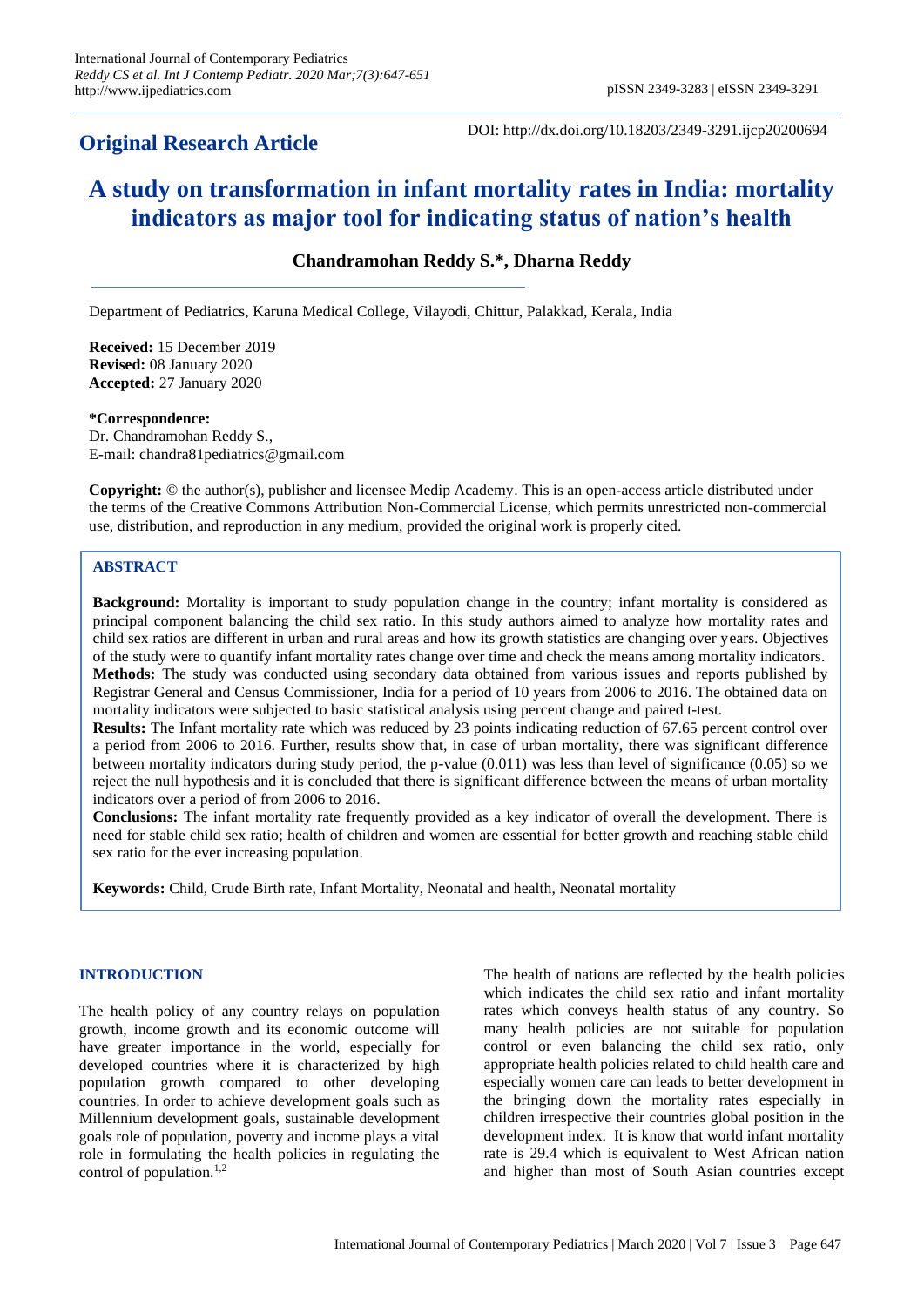Myanmar.<sup>3</sup> However, India has witnessed an significant decline in infant mortality rate (IMR) from 129 in the year 1971 to 33 in the year 2017 which was released by SRS bulletin, it was also found that the infant mortality rate was declined by 8 per cent from 2015 to 2016 with reduced growth of 37 percent (for 1000 population) to 34 percent. In addition, the proportion of estimates with respect to infant deaths has also declined from 0.93 million to 0.84 million in the year 2015 and 2016 respectively. 4

The reports of SRS bulletin (2006 and 2017) reveals that gender gap especially for child survival is declined gradually and the infant mortality rate has been declined to less than 10 percent which supports the policy for having baby girl programs especially in India known as 'Beti Bachao Beti Padhao' scheme which was launched in the year 2015 which was a potential tool for reducing female feticide and addressing the issue of down trending child sex ratio. The study also conveys that, the rate of female feticide rates are found to be more in Madhya Pradesh at increasing rate of 932 girls per 1000 boys in the year 2001 and thereafter it was declined to 918 by the year 2011. If this situation continues for another couple of years then by the end of 2021 the proportion of female girls will be below 900 per 1000 boys which results in imbalance in child sex ratio in the country.<sup>5</sup> With this backdrop, the present paper aims to quantify growth in mortality indicators with special reference to infant mortality rate changes over time in India.

#### *Aims and objectives*

- To know the status and differences among different mortality indicators among rural and urban areas in India.
- The study objective was to quantify infant mortality rates change over time and check the means among mortality indicators.

#### **METHODS**

The study was conducted using secondary research method, the data obtained from various issues of sample registration system bulletins and SRS statistical report published by Registrar General and Census Commissioner, India and the study period was for about 10 years from 2006 to 2016.

#### *Inclusion criteria*

- The preferred source of data is a civil registration system which records births and deaths on a continuous basis.<sup>4</sup>
- If registration is complete, the resulting estimates will be accurate and timely.
- Nationally-representative estimates of under-five mortality.

• Periodic population censuses have become the primary source of data on under five and infant mortality in developing countries.

#### *Exclusion criteria*

- The study excluding demographic surveillance sites and others data sources, which are rarely representative.<sup>4</sup>
- To avoid potential problems with the under-reporting of neonatal deaths in some situations and ensures that the internal relationships of the three indicators are consistent with established norms.

#### *Statistical analysis*

The required data was collected and tabulated using Microsoft Excel sheets. Prior to tabulation, the obtained data was subjected to simple statistical inferences such as mean, variance and t-test was used to observe the means apart from percent change tool. The percent change tool was used for quantify infant mortality rates change over time (from 2006 to 2016). The t-test was used to analyze the difference between the means of mortality indicators over a period of one decade.

#### **RESULTS**

#### *Rural mortality indicators*

Table 1 shows that the crude death rate (per 1000 population) during 2006 was found to be about 8.10 which was reduce to 6.90 in the year 2016, this indicates that, there was 17.39 per cent decrease in crude death rate over a period of one decade from 2006 to 2016. This clearly conveys that, about 1200 (approximately) crude deaths were found to be reduced during 2006 to 2016.

#### **Table 1: The rural mortality indicators from 2006 to 2016.**

| <b>Rural mortality</b><br><b>indicators</b> | 2006   | 2016   | <b>Percent</b><br>change |
|---------------------------------------------|--------|--------|--------------------------|
| Crude death rate                            | 8.10   | 6.90   | 17.39                    |
| Infant mortality rate                       | 62.00  | 38.00  | 63.16                    |
| Neonatal mortality rat                      | 41.00  | 27.00  | 51.85                    |
| Postnatal mortality rate                    | 22.00  | 11.00  | 100.00                   |
| Perinatal mortality rate                    | 41.00  | 26.00  | 57.69                    |
| Still birth rate                            | 9.00   | 5.00   | 80.00                    |
| <b>Paired t-test results</b>                |        |        |                          |
| Mean                                        | 30.52  | 18.98  |                          |
| Variance                                    | 449.80 | 176.08 |                          |
| <b>Pearson Correlation</b>                  | 0.99   |        |                          |
| df                                          | 5      |        |                          |
| t Stat                                      | 3.44   |        |                          |
| $P(T\pm t)$ two-tail                        | 0.02   |        |                          |
| t Critical two-tail                         | 2.57   |        |                          |

Source: Authors' calculation.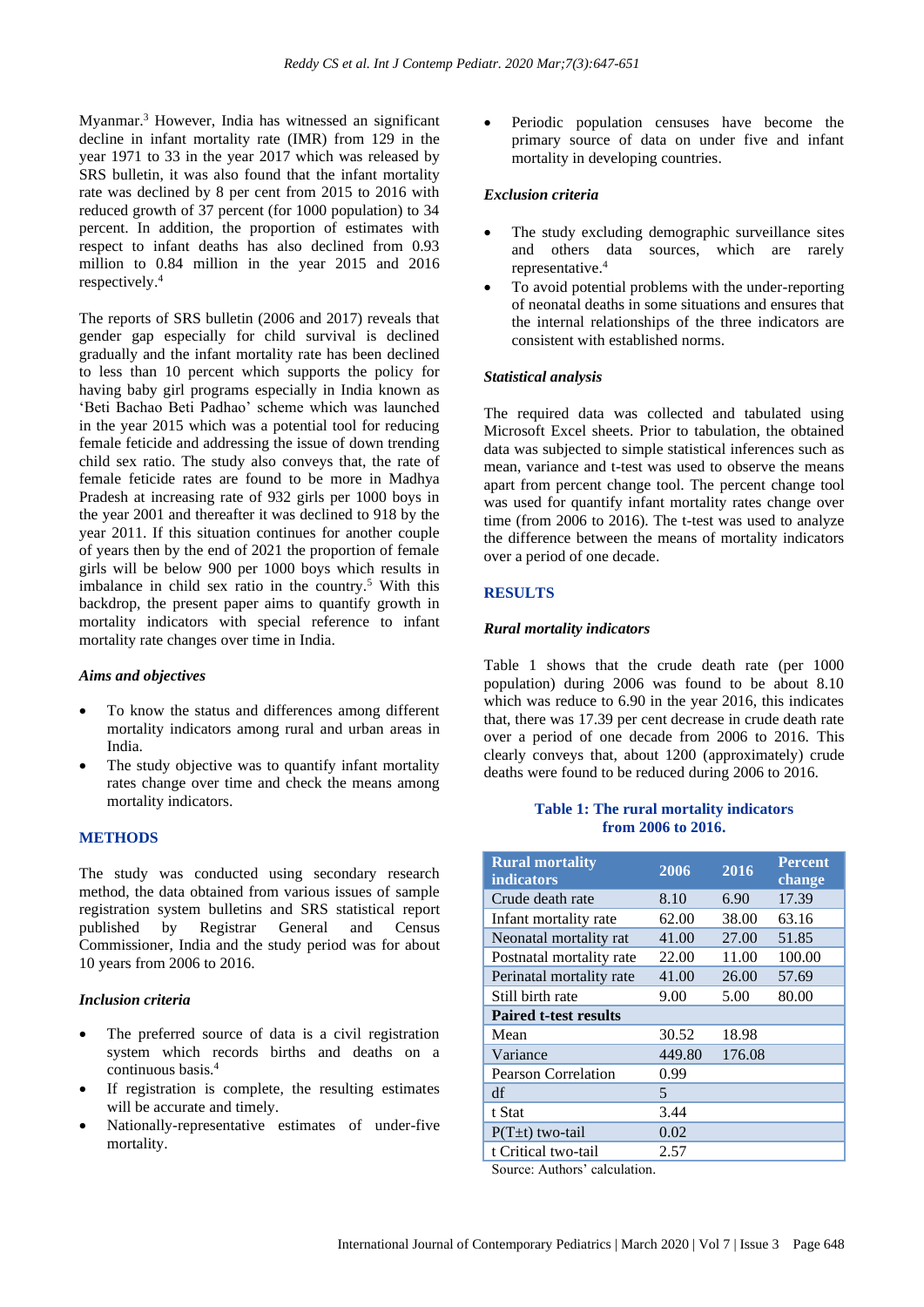Similarly, the infant mortality was reduced by 63.16 percent, neonatal mortality rate was found to be 51.85 percent, perinatal mortality rate was found to be reduced by 57.69 percent and still birth was found to be 80.00 percent reduced during the period of one decade from 2006 to 2016. The study also focused to analyse the presence of significant difference between the mortality indicators during the study period using paired t-test. The results revealed that, p-value (0.0184) was less than level of significance (0.05) so we reject the null hypothesis and it is concluded that there is significant difference between the means of mortality indicators over a period of one decade.

#### *Urban mortality indicators*

The findings in Table 2 reveal that crude death rate (per 1000 population) during 2016 was found to be about 5.4 in urban which was more in the year 2016 accounting for about 6 per 1000 population, this indicates that, there was 10 per cent decrease in crude death rate over a period from 2006 to 2016. Similarly, the major change among urban mortality indicators was found to be high in case of infant mortality was 58.97 percent followed perinatal mortality rate was 58.33 percent the Neonatal mortality rate was found to be 60.87 percent and during the period of one decade from 2006 to 2016 were the three major indictors revealing control over mortality rates. On the other end, among urban mortality indicators such as post natal mortality rate and still birth rate indicators were found to be changed in urban mortality indicators which reveals that, about 52.94 percent and 37.50 percent was found in case of post natal mortality rate and still birth rate respectively, shows good sign of control in mortality indicators especially in urban areas.

#### **Table 2: Urban mortality indicators from 2006 to 2016.**

| <b>Urban mortality</b><br><b>indicators</b> | 2006  | 2016  | <b>Percent</b><br>change |
|---------------------------------------------|-------|-------|--------------------------|
| Crude death rate                            | 6     | 5.4   | 90.00                    |
| Infant mortality rate                       | 39    | 23    | 58.97                    |
| Neonatal mortality rat                      | 23    | 14    | 60.87                    |
| Post-natal mortality rate                   | 17    | 9     | 52.94                    |
| Perinatal mortality rate                    | 24    | 14    | 58.33                    |
| Still birth rate                            | 8     | 3     | 37.50                    |
| <b>Paired t-test results</b>                |       |       |                          |
| Mean                                        | 19.5  | 11.4  |                          |
| Variance                                    | 146.7 | 52.08 |                          |
| <b>Pearson Correlation</b>                  | 0.99  |       |                          |
| df                                          | 5.00  |       |                          |
| t Stat                                      | 3.85  |       |                          |
| $P(T\pm t)$ two-tail                        | 0.01  |       |                          |
| t Critical two-tail                         | 2.57  |       |                          |

Source: Authors' calculation.

The study conveys that, still birth rate control was found to be high in urban when compared to rural areas. The

study about significant difference between the urban mortality indicators during the study period using paired t-test indicates that, p-value (0.011) was less than level of significance (0.05) so we reject the null hypothesis and it is concluded that there is significant difference between the means of urban mortality indicators over a period of from 2006 to 2016.

#### *Total mortality indicators*

The findings on total mortality indicators which includes both rural and urban, reveals that still birth rate and post natal mortality rate indicators were found to be reduced in total mortality indicators which reveals that, about 125 per cent and 81.82 percent was found in case of still birth rate and post natal mortality rate respectively. However, the Infant mortality rate which was reduced by 32 points indicating reduction of about 67.65 percent control over a period from 2006 to 2016. Similarly, percent change in case of mortality indicators such as the crude death, Neonatal mortality rate, and perinatal mortality rate were found to be 17.19 per cent, 54.17 per cent and 60.87 percent during study period. The study analysed the significant difference between the total mortality indicators during the study period using paired t-test indicates that, It was found that, p-value (0.018) was less than level of significance (0.05) so we reject the null hypothesis and it is concluded that there is significant difference between the means of mortality indicators over a period from 2006 to 2016.

## **Table 3: Total mortality indicators from 2006 to 2016.**

| <b>Total mortality</b><br><b>indicators</b> | 2006   | 2016   | <b>Percent</b><br>change |
|---------------------------------------------|--------|--------|--------------------------|
| Crude death rate                            | 7.5    | 6.4    | 17.19                    |
| Infant mortality rate                       | 57     | 34     | 67.65                    |
| Neonatal mortality rat                      | 37     | 24     | 54.17                    |
| Postnatal mortality rate                    | 20     | 11     | 81.82                    |
| Perinatal mortality rate                    | 37     | 23     | 60.87                    |
| Still birth rate                            | 9      | 4      | 125.00                   |
| <b>Paired t-test results</b>                |        |        |                          |
| Mean                                        | 27.92  | 17.07  |                          |
| Variance                                    | 369.64 | 138.27 |                          |
| Pearson Correlation                         | 0.99   |        |                          |
| df                                          | 5.00   |        |                          |
| t Stat                                      | 3.46   |        |                          |
| $P(T\pm t)$ two-tail                        | 0.02   |        |                          |
| t Critical two-tail                         | 2.57   |        |                          |

Source: Authors' calculation

## *The status of infant mortality rates in India by sex and residence*

The Figure 1 reveals the state and union territory wise infant mortality rates by sex and residence in India, 2016 (per 1000 population) the findings reveals that, the Indian infant mortality rate stands at 34 per 1000 population however infant mortality was high in case of female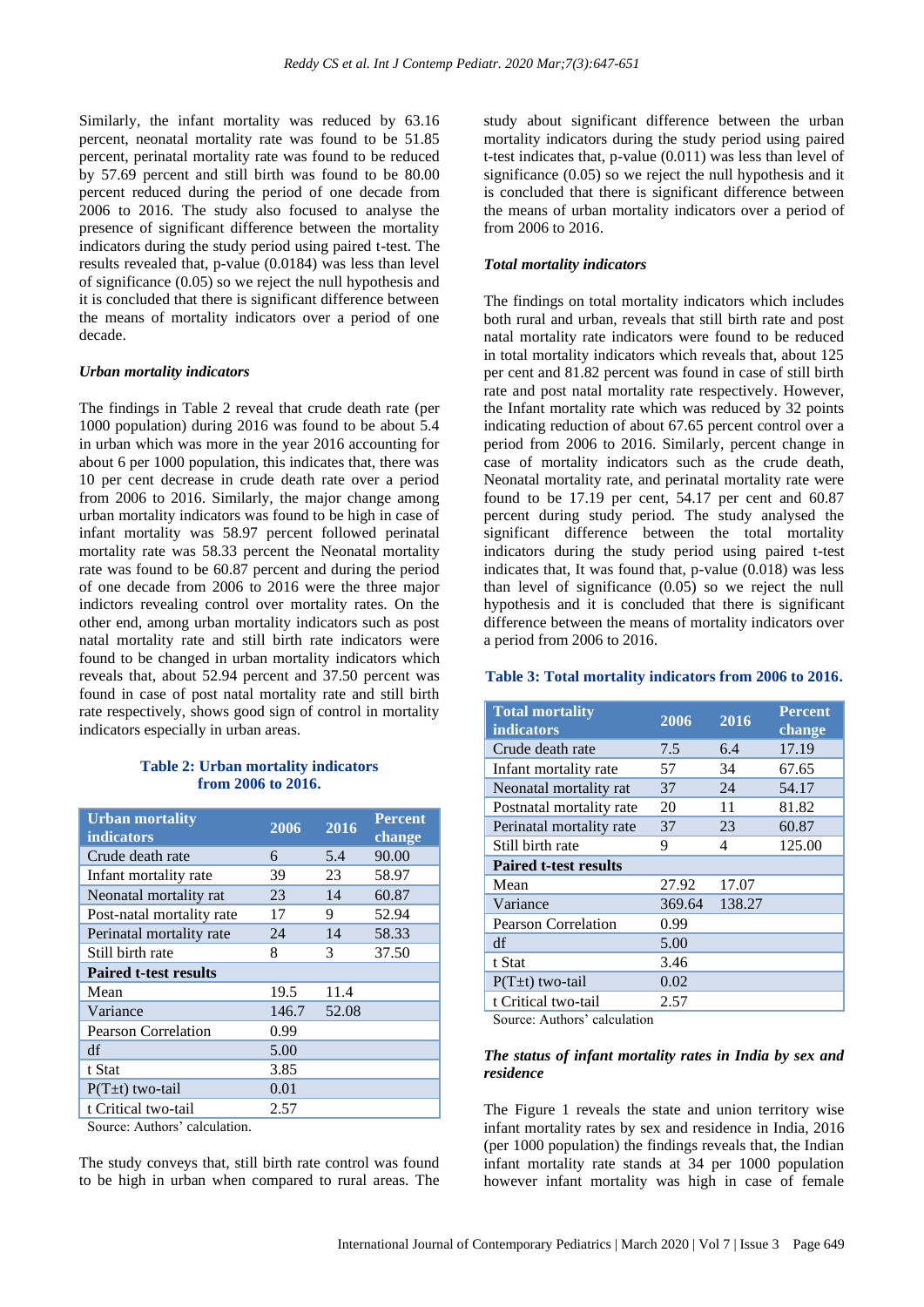about 36 followed by 33 for male. The results shows that, among different states Rajasthan, Uttar Pradesh and Uttarakhand were found to be above India's infant mortality rate i.e. 34 in Northern India, in case of eastern India Odisha and Bihar and entire central India were found to be higher than country infant mortality rates. However, in south India, only Andhra Pradesh is only state which is equal to countries infant mortality rate. On the other end, among north eastern states only Meghalaya has highest rest all states and union territories are below the countries infant mortality rate. The study also conveys that, the female infant mortality rates were found to be highest in Bihar (46) followed by Assam and Uttar Pradesh (45) and Madhya Pradesh (44) conversely, the highest male infant mortality was found in case of Madhya Pradesh (49) followed by Odisha (44) and Assam (43).



Source: SRS Bulletin. September 2017;51(1), Office of Registrar General of India.

## **Figure 1: State/union territories wise infant mortality rates by sex and residence in India, 2016 (per 1000 live births).**

#### **DISCUSSION**

The study focused on revealing the status different mortality indicators in case of rural and urban areas. Further, the study also made to quantify infant mortality rates change over time and check the means among mortality indicators. In nutshell, due to change in mortality indicators how the child sex ratio will be changing for future growing population.<sup>2,4</sup>

A study supports the findings that, the reduction proportion was found to be more post-neonatal rate than in neonatal mortality and neonatal mortality rates are basically found high in case of under age group of five among infant mortality rates.<sup>5</sup> However, it was interesting to note that, among rural mortality indicators such as post natal mortality rate and still birth rate indicators were found to be reduced in rural mortality indicators which reveals that, about 80 per cent was found in case of still birth rate and post natal mortality rate was found to 100 per cent which shows good sign of control in mortality indicators especially in rural areas.<sup>6</sup>

The government is making steady efforts in order stabilize the health care services for both women and childcare which are very essential for every individual family either it may be urban or rural areas. The study supports that, in spite of constant situations prevails in Indian scenario although many efforts are made by government to reduce the percent among maternal health and child birth outcomes programs such as ''Home-based New Born Scheme''and Janani Surakhsha Yojana (JSY) are operational for channelizing institutional delivery among pregnant women to bring down the number of maternal and infant mortality rates.<sup>7</sup>

The study identifies to know the possible reasons for difference among the infant mortality rates especially with sex and residence. The study quotes supported by WHO reveals that, the probable reasons attributed for high infant mortality rates are accounted for lack of skill